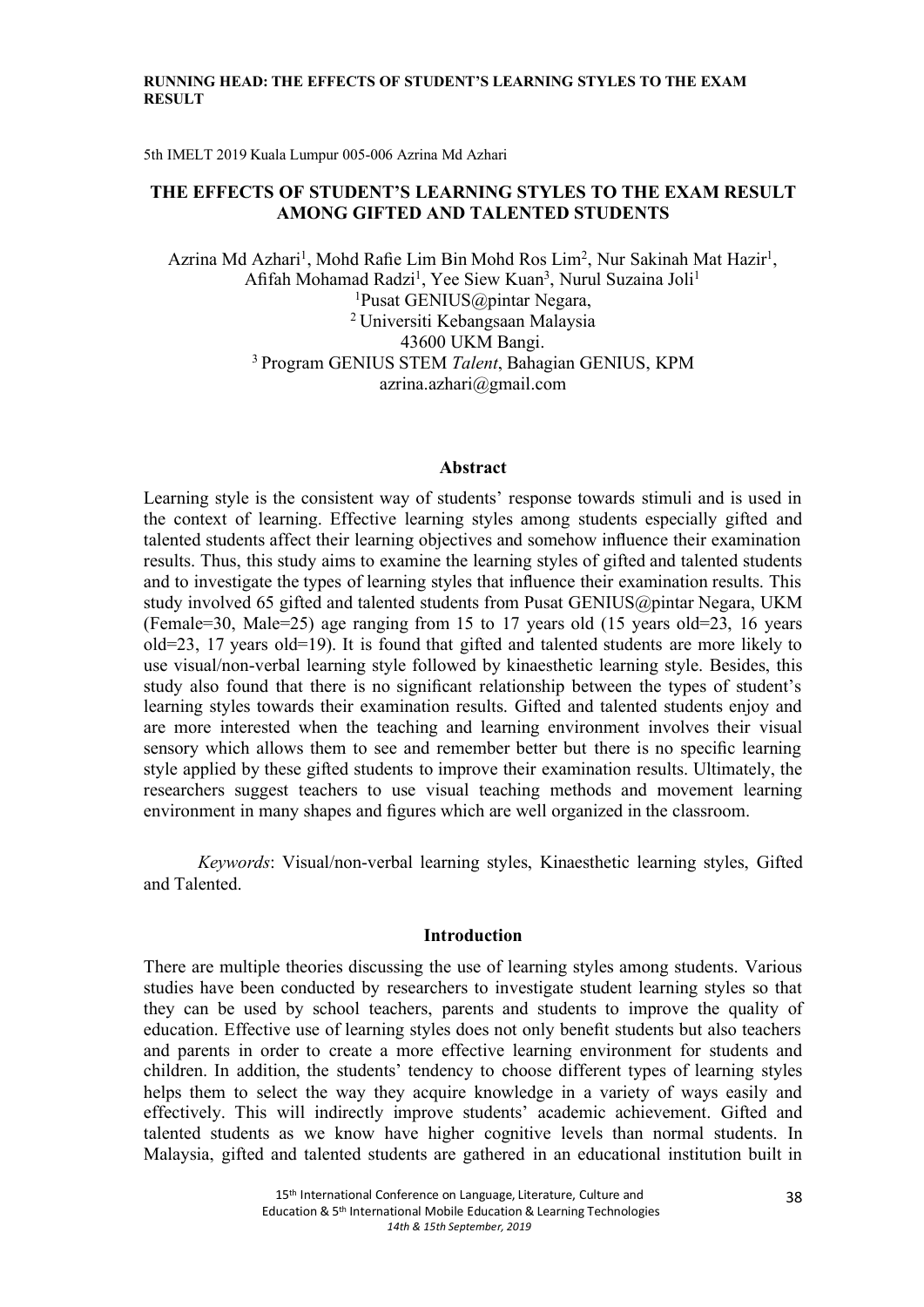#### THE EFFECTS OF STUDENT'S LEARNING STYLES TO THE EXAM RESULT

early 2009 at Universiti Kebangsaan Malaysia, known as Pusat GENIUS@Pintar Negara, UKM. These students are exposed to a higher teaching and learning syllabus compared to the mainstream syllabus. As early as 12, they are exposed to the Sijil Pelajaran Malaysia syllabus in order for them to obtain the Junior Certifcate at the lower secondary school level before entering the Level 1 and Level 2; a higher secondary form. Effective learning styles are also crucial for gifted and talented students to stay afoat in their cognitive and academic achievement throughout their studies at Pusat GENIUS@Pintar Negara, UKM. Therefore, this study aims to fnd out the types of learning styles practised by gifted and talented students while at the same time examining the relationship between the types of learning styles they practise with their academic achievement. Do these types of learning styles help them maintain their cognitive level and also improve their academic achievement?

## Defnitions of Learning Styles

Learning styles can be defned in many ways based on the perspective of an individual. The followings are some defnitions of learning styles. According to Brown (2000), learning styles are the behaviour of an individual to evaluate and process the information they fnd in a learning situation that they are experiencing. Brown argues that the choice of learning style is one aspect of learning style. Each student has his or her own choice of learning styles that are appropriate for him or her and the learning situation he or she is experiencing. Meanwhile, Celcia Murcia (2001) argues that learning styles are a common approach used by students such as kinaesthetic, auditory or visual learning styles to learn a subject. This behaviour is based on how students interact and respond to the learning environment. According to MacKeracher (2004), learning styles are sometimes defined as cognitive, affective, social, and physiological behaviours that act as relatively stable indicators of how students perceive, interact with, and respond to the learning environment. There is another view that students who adapt their learning styles to the tasks assigned by teachers are students who can accept different types of learning styles (Fatt, 2000). According to Fatt (2000), an individual does not need to have a specifc learning style of his or her own but can also work with other learning styles at different times in different situations. He also mentioned that humans use their fve senses to gather information and channel that information into three different channels and this is called a representation system. The system involves visual, auditory and kinaesthetic students. Individuals show preference for one of these systems, and special communication that is common to their learning style can improve communication with others (Fatt, 2000).

# Types of Learning Styles

## Visual

Students who use visual learning style think in the form of pictures and learn best using visuals. They rely on non-verbal cues of teachers such as body language to help them understand what they are learning. Sometimes visual students are more comfortable sitting in front of a class while listening to teachers and take notes based on the material provided. According to Fatt (2000), students with visual learning see the world by building or memorising mental images. Fatt (2000) also said that visual learners prefer reading and observing with visual aids. Visual learners prefer to learn by watching movies, pictures and graphs which will help them to integrate the lessons learned. In addition, when answering a test, visual learners are more likely to answer the test if it has a visual diagram. Additionally, according to Cegielski et al (2000), students who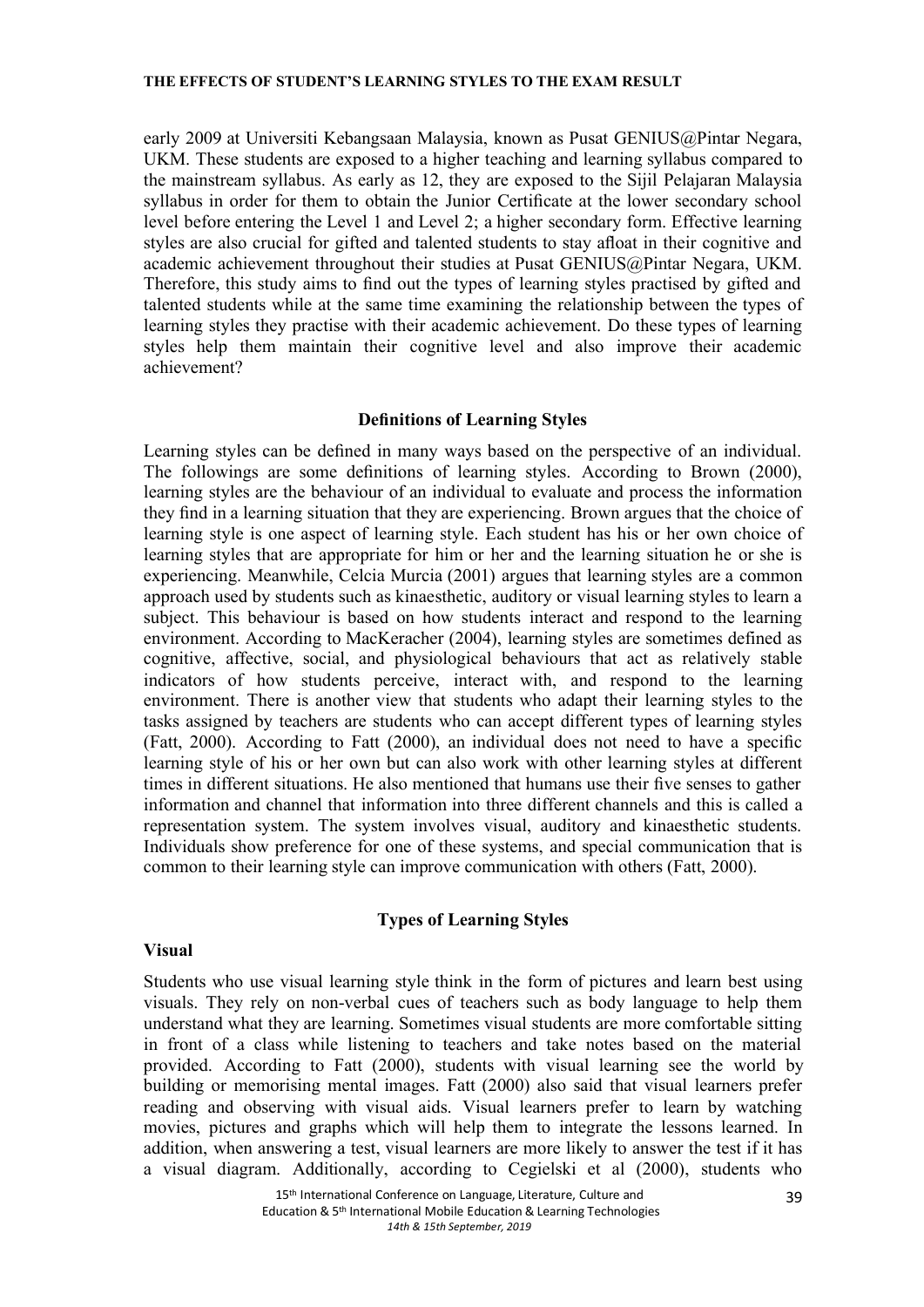demonstrate a visual learning tendency are more likely to excel when given visual task assignments. The teaching and learning strategies used by visual learners include demonstration, diagrams or graphs (Coker, 1996). Coker (1996) added that some of the words which allow visual learners to concentrate on learning are 'see', 'imagine', 'observe', 'fnd' and 'feel'.

# Auditory

Students with auditory learning styles prefer sound mediums which enable them to make better decisions about what they hear or read (Fatt, 2000). According to Fatt (2000), auditory students prefer lectures, talks, discussions and voice recordings. By allowing students to hear recordings, they are more likely to ask what they are learning and what they do not understand (Fatt, 2000). This means that students will be more responsive when their learning style is in line with their style. When answering a test, the auditory learner will do best when the test is given in an oral form. According to Reid (1987), auditory learners beneft from making a tape by teaching other students, and speaking with their teachers. According to Davis and Franklin (2004), students with auditory learning styles excel when they learn something by listening. Some of the keywords that can be associated with auditory learners are 'rhythm', 'hear', 'detect', 'tempo' and 'fow' (Coker, 1996). According to Hardy (2010), using appropriate materials for auditory learners in mathematics will directly increase their understanding of the topics being taught. Hardy (2010) also mentioned that auditory learners are more likely and easily to evaluate answers in specifc situations or examples.

## Kinaesthetic

ndividuals with a kinaesthetic learning style tendency speak or communicate with the environment through feelings (Fatt, 2000). According to Fatt (2000), students with kinaesthetic learning styles prefer to learn by doing something with their touch senses. These students prefer trial and error learning methods, and are not interested in learning by using descriptions, visual presentations and discussions. Kinaesthetic students prefer learning with experiences that help them do things, develop and create based on what they learn. By testing them with practical task-oriented questions, kinaesthetic students will be able to produce better output. According to Silver et al (1997), individuals with kinaesthetic learning styles have the ability to use their bodies to build relationships, entertain, persuade, and support others. The best jobs for kinaesthetic students are sports coaches, counsellors, professional athletes and even dance choreographers.

## Importance of Knowing Learning Styles

Learning styles are very important for an individual to improve the quality of life for the purpose of gaining more useful experiences that they need to learn. For a student, learning style is very important for him or her to improve his or her academics while in school. According to Lohry Posey (2003), learning styles for an individual can show the individual's focus on the different types of information he or she receives. In addition, learning styles also teach individuals how to look at information and understand it. Lohry Posey (2003) further added, understanding students' learning style will enable teachers to develop effective teaching and learning strategies. A common problem in the education system is that students find it difficult to excel in school because they have weaknesses in dealing with various learning situations in school. According to Fatt (2000), students'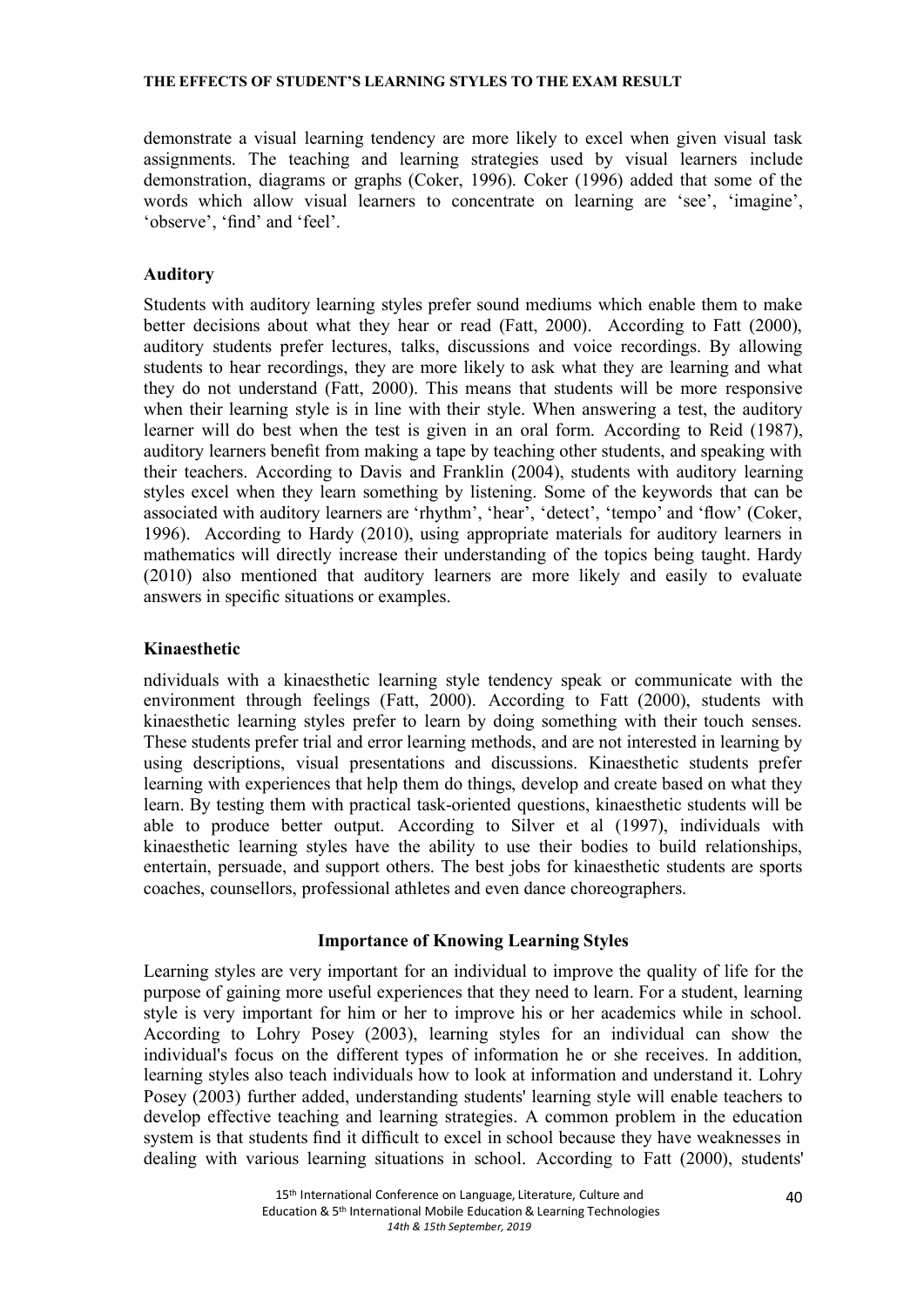failure to cope with various situations in learning is one of the biggest challenges in education. Therefore, using specifc learning styles in the classroom will enable teachers to foster teaching and learning that involves problem solving in the classroom. When teachers apply teaching and learning that involve problem solving in the classroom, it will help students prepare for the realities of their daily lives. Fatt (2000) also mentioned that by encouraging students to be aware of their learning styles, teachers can encourage them to also be aware of the benefts of learning styles for different subjects and hope that their learning style can change under different learning situations. When teachers provide a learning environment that is tailored to their students' unique learning styles, students can learn better and more comfortable in their own learning style rather than adapting to the teaching style (Fatt, 2000).

According to Manochehri & Young (2006), learning style is a good predictor of an individual's preferred learning behaviour. When teachers understand a student's learning style or behaviour, the problems that may arise with classroom learning can be minimized. In addition, combining students' learning styles with specifc teaching styles can enhance their achievement and satisfaction (Manochehri & Young, 2006). According to Naimie, Siraj, Abuzaid, & Shagoholi (2010), the appropriateness of teaching style and learning style has a positive effect on students' achievement and satisfaction. Naimie et al. (2010) further added, students will learn and enjoy the classroom experience and environment more when they can apply their own learning style. According to Kahtz & Kling (1999), developing teaching methods and providing appropriate teaching and learning materials for a variety of cognitive learning styles should be a priority for all educators. This is because, it is easier for students to respond to instruction that suits their learning style. Kahtz & Kling (1999) also stated that integrating different learning styles in the classroom environment can greatly benefit all students in the classroom. In addition, combining teachers' teaching methods with the students' learning style will enable students to gain a better understanding of a particular subject.

#### Methodology

This study involved 65 gifted and talented students aged between 15 and 17 years old. There were 23 15 years old students, 23 16 years old students and 19 17 years old students from Kolej PERMATApintar, UKM. This study took place at Pusat GENIUS@Pintar Negara Universiti Kebangsaan Malaysia located in Bandar Baru Bangi. All 65 students were given a set of questionnaires via online form asking questions to determine their learning style. The learning style questionnaire was obtained from the customized "Learning Questionnaire" from the University of Texas Learning Center, 2006 and was completed online by the students. This questionnaire examines the tendencies of visual, auditory and kinaesthetic learning styles. In the online questionnaire, there were also questions that asked students to write their latest examination results in the form of CGPA. CGPA is the cumulative examination results starting from their frst examination while they were in Foundation 1 to the latest examination they sat. This aims to analyse the relationship between students' learning styles and their academic achievement.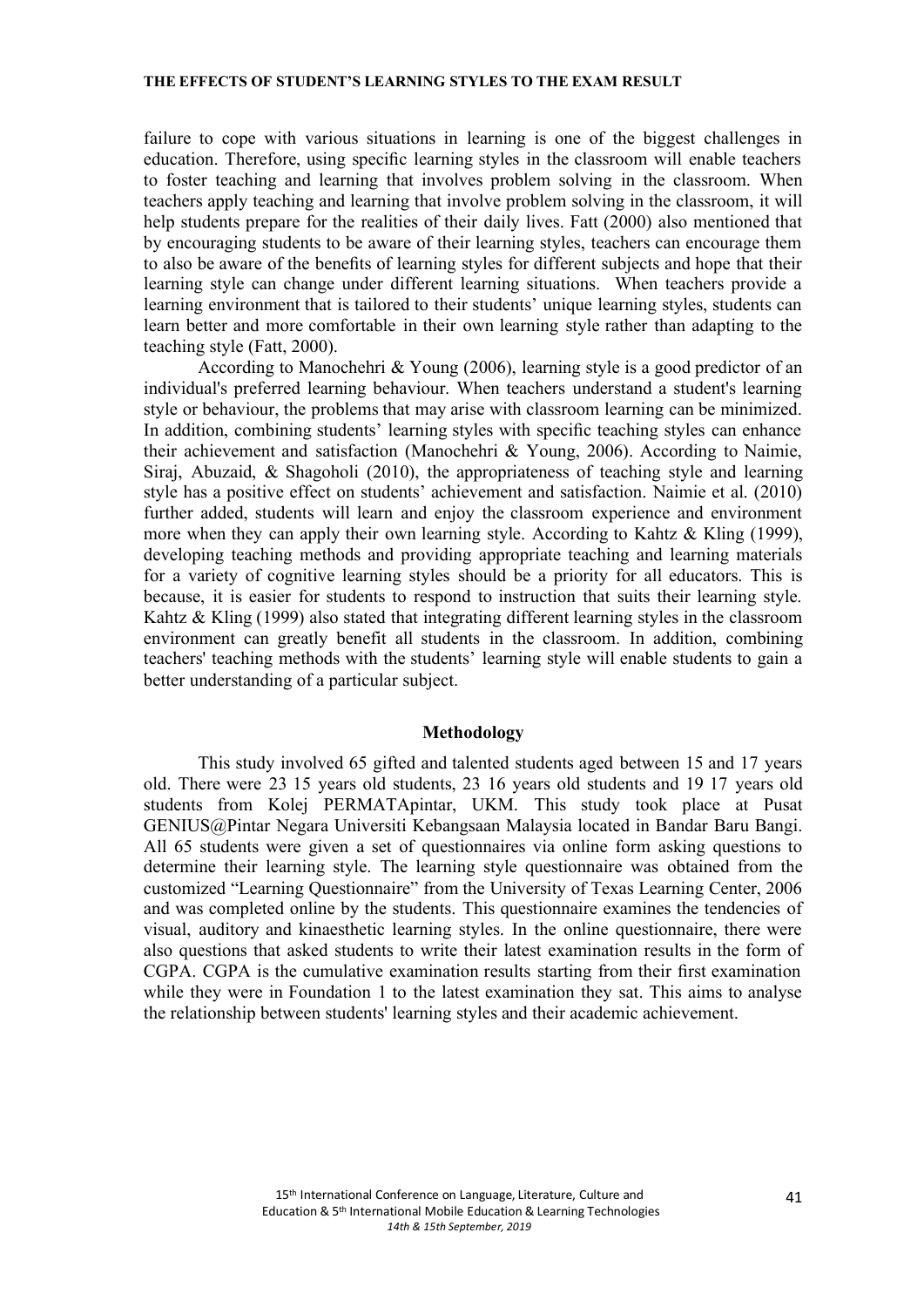

Figure 1: This is a diagram showing the learning styles of gifted and talented students in Pusat GENIUS@Pintar Negara UKM. Diagram shows that, most of the gifted and talented students are visual learners (81.7%) followed by Kinaesthetic Learners (68.5%) dan audio learners (68.2%)



Figure 2: This is a diagram showing the learning styles of male and female gifted and talented students in Pusat GENIUS@Pintar Negara UKM. Diagram shows that, most of the female gifted and talented students are Kinaesthetic learners (35.34%) followed by visual learners (34.86%) and audio learners (31.19%). While male gifted and talented students mostly are audio learners (35.12%) then visual learners (30.83%) and kinestetic learners (30.27%).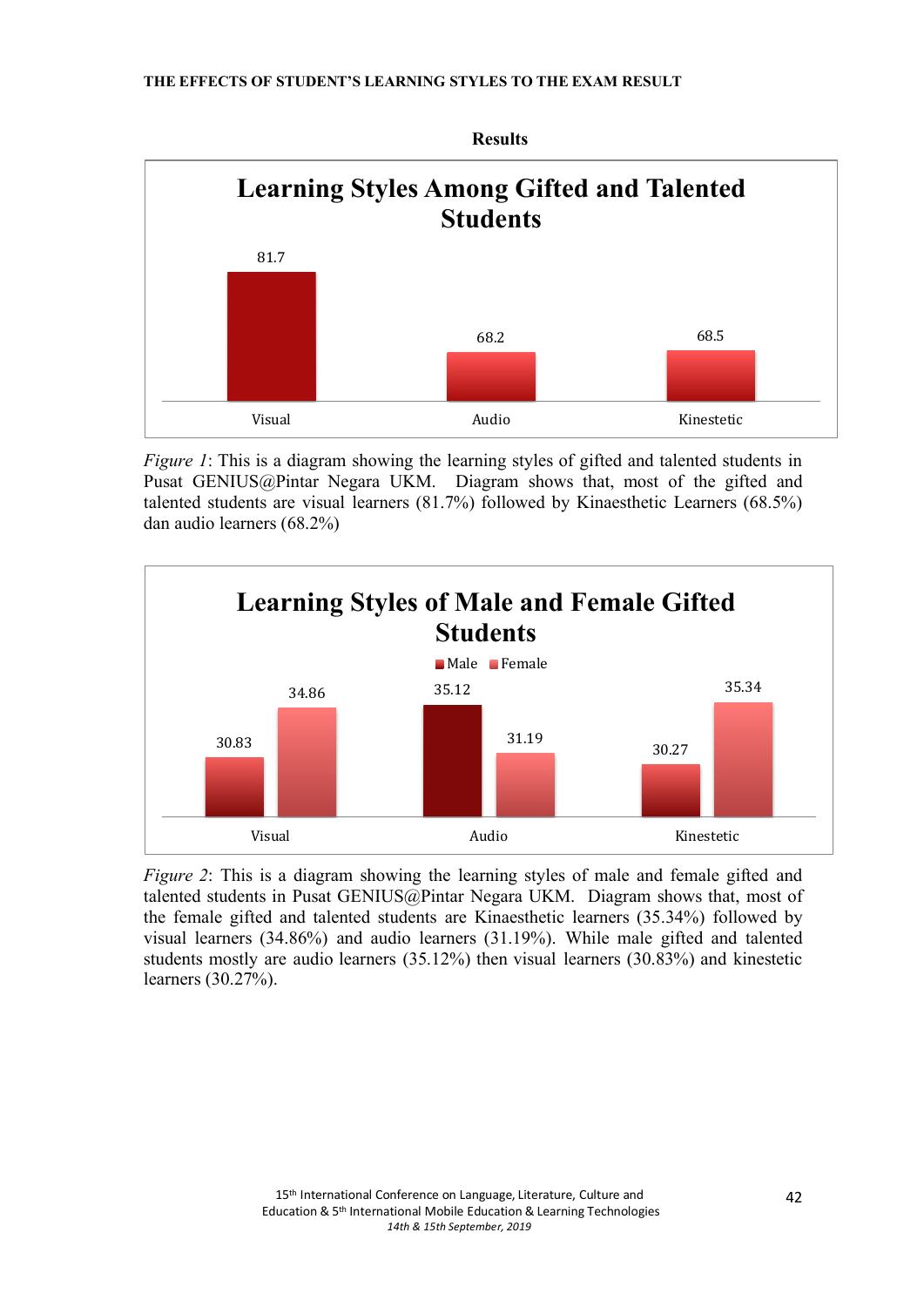## THE EFFECTS OF STUDENT'S LEARNING STYLES TO THE EXAM RESULT

| Table 1:                                                   |  |
|------------------------------------------------------------|--|
| Learning styles and gender of gifted and talented students |  |

|                        | Visual   | Audio    | Kinaesthetic |
|------------------------|----------|----------|--------------|
| Mann-Whitney U         | 460.000  | 461.500  | 443.000      |
| Wilcoxon W             | 925.000  | 1091.500 | 908.000      |
|                        | $-0.865$ | $-842$   | $-1.085$     |
| Asymp. Sig. (2-tailed) | .387     | .400     | .278         |

Table 1 shows that there is no significance [value  $P > 0.05$ ] between learning styles and gender of the gifted and talented students in Pusat GENIUS@Pintar Negara UKM.

Table 2:

Learning styles of gifted and talented students.

|              |                | Sum of<br>Squares | df             | Mean Square | $\mathbf{F}$ | Sig. |
|--------------|----------------|-------------------|----------------|-------------|--------------|------|
| Visual       | <b>Between</b> | 601.549           | $\overline{4}$ | 150.387     | .758         | .557 |
|              | Groups         |                   |                |             |              |      |
|              | Within Groups  | 11901.913         | 60             | 198.365     |              |      |
|              | Total          | 12503.462         | 64             |             |              |      |
| Audio        | <b>Between</b> | 979.454           | $\overline{4}$ | 244.863     | 1.109        | .360 |
|              | Groups         |                   |                |             |              |      |
|              | Within Groups  | 13242.085         | 60             | 220.701     |              |      |
|              | Total          | 14221.538         | 64             |             |              |      |
| Kinaesthetic | <b>Between</b> | 548.861           | 4              | 137.215     | .627         | .645 |
|              | Groups         |                   |                |             |              |      |
|              | Within Groups  | 13124.793         | 60             | 218.747     |              |      |
|              | Total          | 13673.654         | 64             |             |              |      |

Table 2 shows that, there is no significance [value P>0.05] on gifted and talented students in Pusat GENIUS@Pintar Negara UKM.

Table 3:

Learning styles and age of gifted and talented students

|             | Visual | Audio | Kinaesthetic |
|-------------|--------|-------|--------------|
| Chi-Square  | 5.635  | 3.698 | 6.673        |
| df          |        |       |              |
| Asymp. Sig. | .060   | . 1 J |              |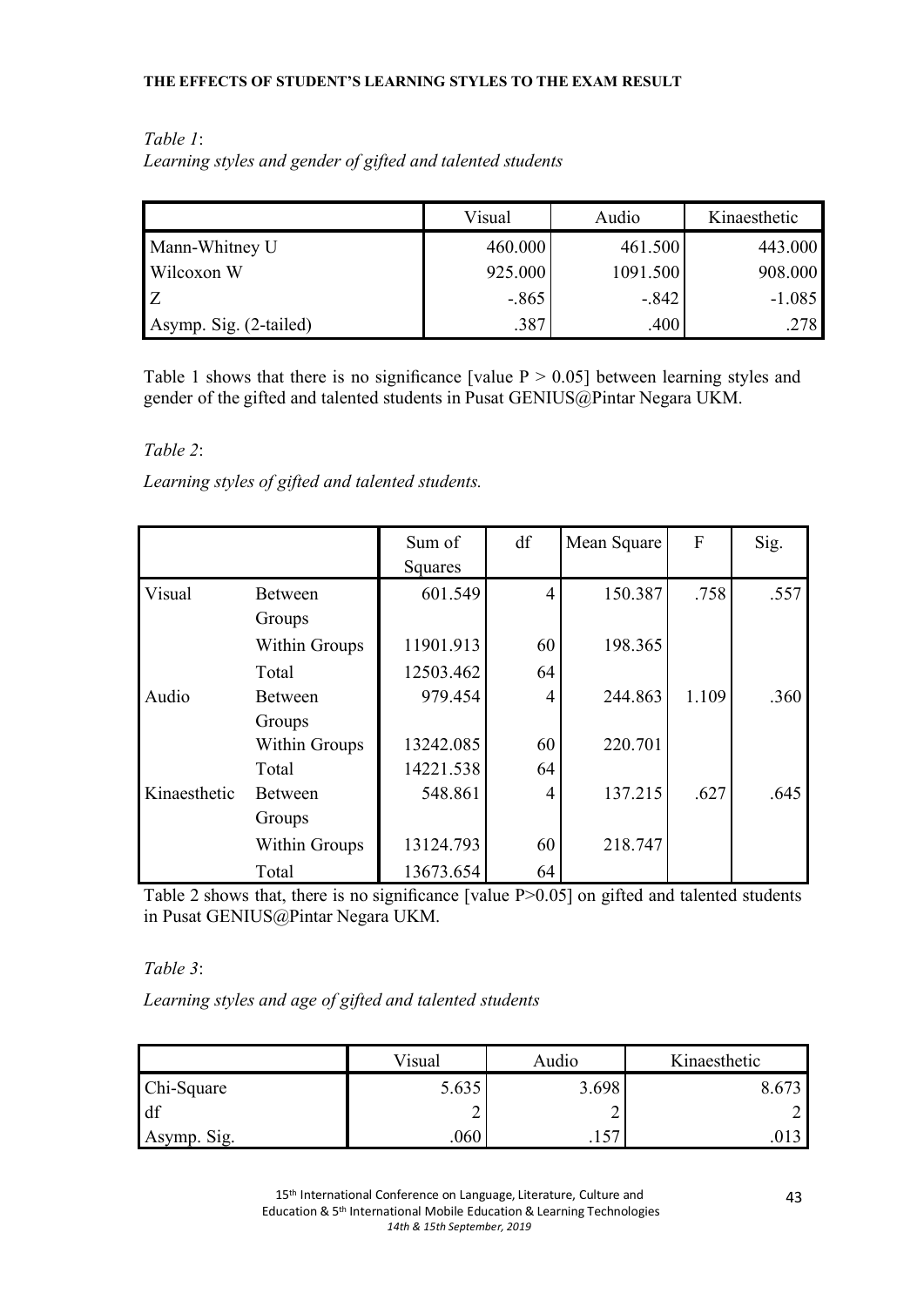Table 3 shows that there is a signifcance between learning styles and age 15 years old (n=23), 16 years old (n=23) and 17 years old (n=19). Kruskal-Wallis H test shows that, in overall there is a signifcance between learning styles and students' age.

# Table 4:

Learning styles and examination results of gifted and talented students.

|             | Visual | Audio    | Kinaesthetic |
|-------------|--------|----------|--------------|
| <b>CGPA</b> | .115   | .143     | $-.028$      |
|             | 11.4%  | 14.3 $%$ | $-2.8%$      |

Table 4 shows that, for this research sample n=66, the correlation between learning styles and students' examination results  $(M=3.61, SD=0.18)$  is very weak. That means there is no specifc learning style applied by gifted and talented students at Pusat GENIUS@Pintar Negara UKM.

# Discussion and Conclusion

Having studied learning styles used in an education system, they are highly important not only for all students but also for the academic excellence of gifted and talented students who as we know are exposed to a very high syllabus. Therefore, the discussion and conclusions that can be drawn are the learning styles for gifted and talented students, if they are not properly evaluated; both students and schools will have diffculty providing effective teaching and learning systems. In addition, assessing the types of learning styles of gifted and talented students does not only improve students' learning but also helps teachers create effective teaching strategies for these students. Although the majority of learning styles discussed are visual, auditory, and kinaesthetic, there are many other theories of different learning styles that can be compared to these three learning styles. Based on this study, gifted and talented students are more likely to use visual learning methods. Therefore, teachers of gifted and talented student need to integrate teaching and video modules so that students can better understand and respond in class. Teachers can assign tasks in the classroom by attaching them to relevant diagrams and they may also include more diagrams or graphs in the examination paper. Through such teaching strategy, gifted and talented students can synthesise and integrate teachings given by teachers more effectively, in their classroom as well as during examination. Teachers can also minimise teaching styles in the form of lectures, audio and practical teaching but that does not mean that gifted and talented students do not need to incorporate other learning styles in their education as they also have to adapt to other learning styles in order to cope with various teaching and learning situations. This is because based on the results of the study, there is no specifc learning style used by gifted and talented students in improving their examination results. These students are more likely to choose their learning style on the basis of their suitability and comfort, not because their learning style infuences their examination results. Once the school and teachers are aware of students' learning style, students will show improved performance both inside and outside the school. Further research needs to be done based on this original research to get to know the suitable and effective learning styles, not only to gifted and talented students, but also for normal and disabled students. This research should also be developed in every primary